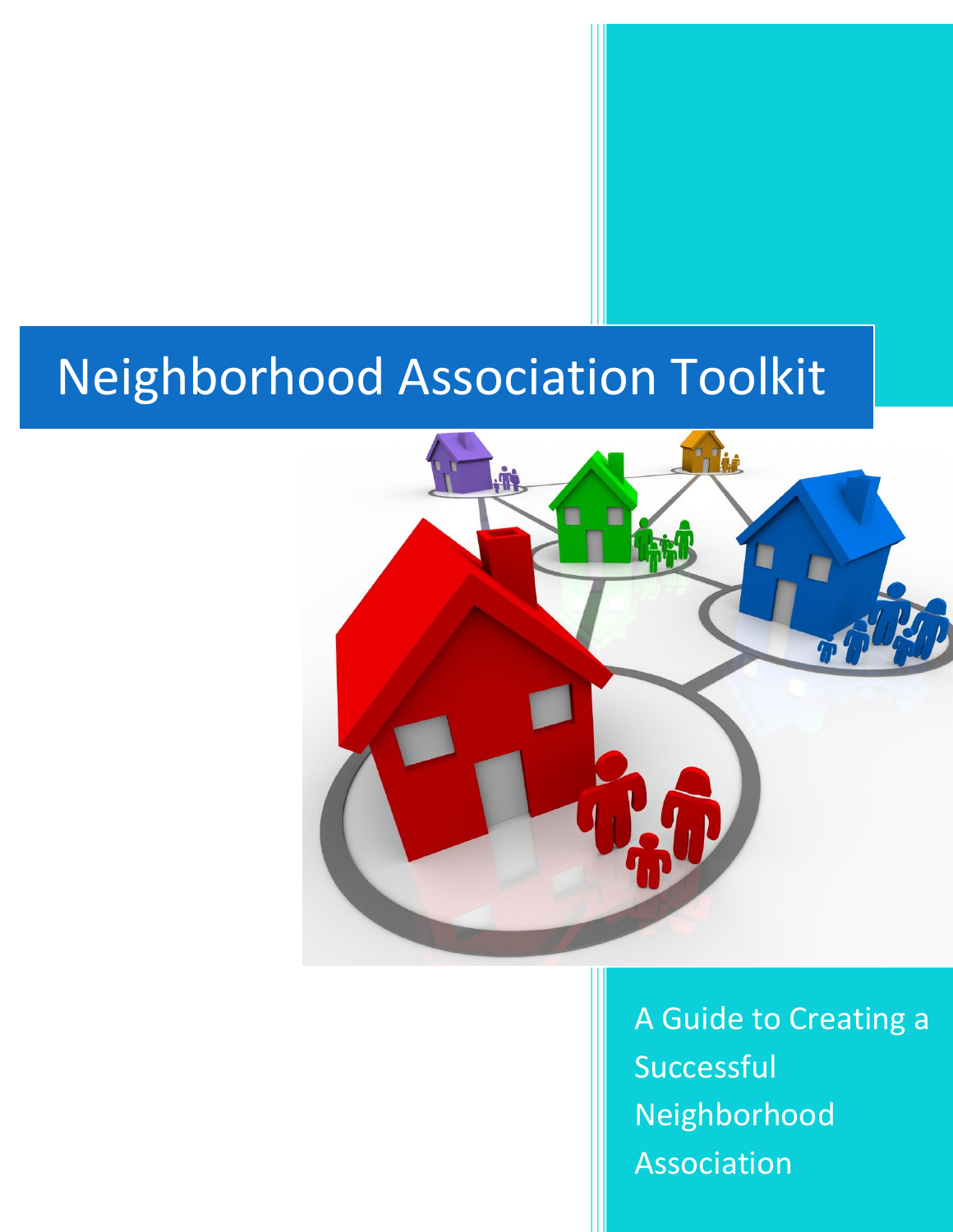

# Neighborhood Association Toolkit

### **Table of Contents**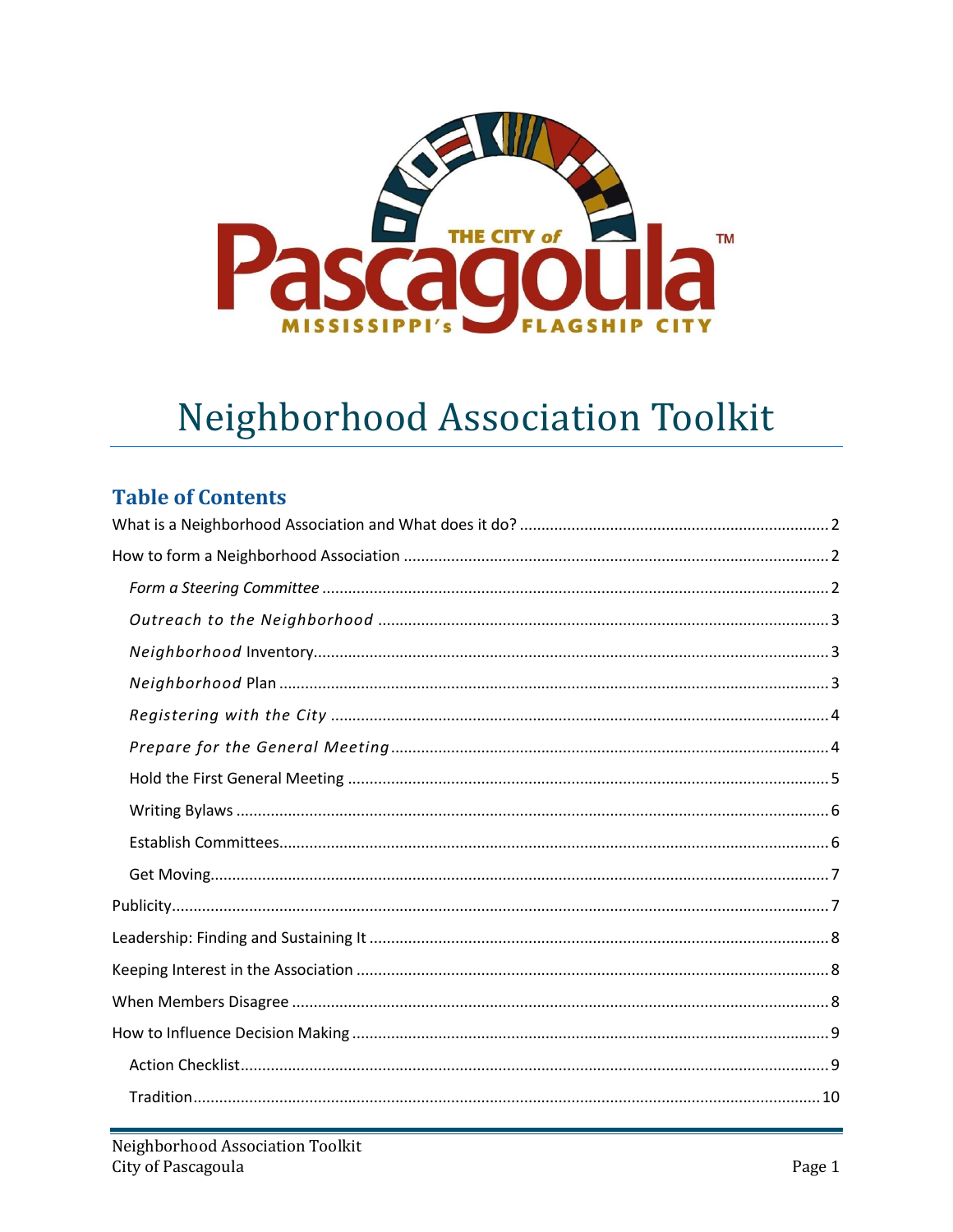# <span id="page-2-0"></span>**What is a Neighborhood Association and What does it do?**

A neighborhood association is a group of residents who meet regularly to accomplish specific goals in their neighborhood. The association may include homeowners, renters, business owners, school faculty or staff, church officials and members of non-profit organizations. Depending on the goals of the group, meetings may be held twice a year, once a quarter or every month.

Each neighborhood is as unique as the residents that inhabit them. It's the residents who are best able to create the kind of neighborhood they desire by working together. Coming together with your neighbors only when controversial issues arise limits your effectiveness and the ability of residents to determine the future picture of the neighborhood. Organizing a neighborhood association is an excellent way to improve your neighborhood and develop a spirit of community and pride.

Neighborhood associations help identify challenges and concerns, support change and improvement efforts, help resolve conflicts, provide volunteers for community initiatives, represent the neighborhood as a whole to elected officials and find resources to make the neighborhood a better place to live.

Before forming a neighborhood association, it is important to define or understand the goals of the proposed neighborhood association. Some goals may include:

- Helping neighbors get to know each other by hosting social events
- Making physical improvements such as painting a mural, installing a playground or organizing a neighborhood clean-up
- Assembling a Block Watch to reduce crime
- Organizing to share opinions with public officials

# <span id="page-2-1"></span>**How to form a Neighborhood Association**

### <span id="page-2-2"></span>**Form a Steering Committee**

Get together an initial group of neighbors who have a genuine interest in neighborhood involvement. This committee will meet to establish the purpose and boundaries of the association, which will change as more residents become involved.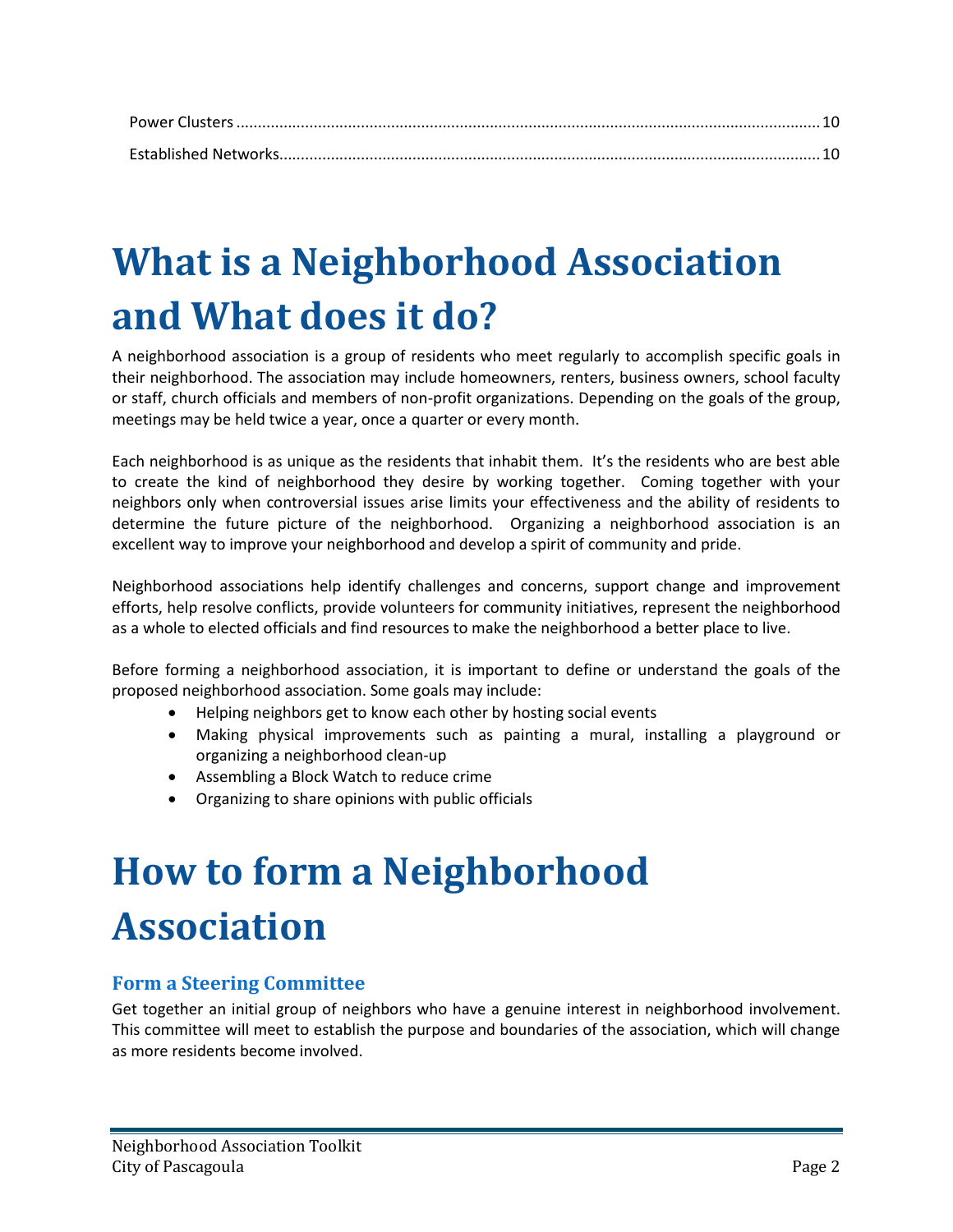The core group should agree on ground rules for meetings:

- Try to attend every meeting
- Act for the benefit of the group
- Be polite and make constructive comments
- Treat other members with respect
- Discuss issues and concerns, not personalities
- Accept group decisions after a vote has been taken

It's important to determine the boundaries of your neighborhood association. Boundaries might be roads, residences within a certain distance of a neighborhood landmark, or a community facility. You can take a look at the map of existing neighborhood associations [\(www.cityofpascagoula.com/neighborhoodassociations\)](http://www.cityofpascagoula.com/neighborhoodassociations) for how others are classified or take a community stroll to identify boundaries for the neighborhood association.

#### <span id="page-3-0"></span>**Outreach to the Neighborhood**

<span id="page-3-1"></span>You can spread the word through a variety of means including door to door canvasing, hosting a small event, posting flyers in the neighboring schools and shopping centers, or conducting a neighborhood needs survey. Outreach efforts can help you develop the neighborhood inventory (see below).

#### **Neighborhood Inventory**

A neighborhood inventory is very helpful in outreach efforts and future communications. The inventory consists of a collection of facts about the neighborhood including information on residents, types of homes, area businesses, churches, and schools. This list will help you get more neighbors involved in the association and its activities. You may need to go door to door to obtain this list. Information on property owners is also available on the Jackson County GIS website

<span id="page-3-2"></span>[\(http://mapping.co.jackson.ms.us/jacksoncountyflexwebmap/\)](http://mapping.co.jackson.ms.us/jacksoncountyflexwebmap/).

#### **Neighborhood Plan**

It is typically helpful to identify problems and develop a neighborhood plan. A neighborhood plan will help your group make decisions and take action. Problems can be identified by hosting a meeting where neighbors can share concerns. Problems and concerns typically addressed by neighborhood associations include crime, physical improvements, traffic, street lights, preserving unique features of the neighborhood, zoning concerns or meet and greet for neighbors.

The Neighborhood Plan should include:

- The reason the association was formed.
- The principals that will guide the association and its work.
- When and how often the members will meet.
- How meetings will be conducted.
- The goals and outcomes of the neighborhood association.
- An action plan for accomplishing the goals set by the neighborhood association.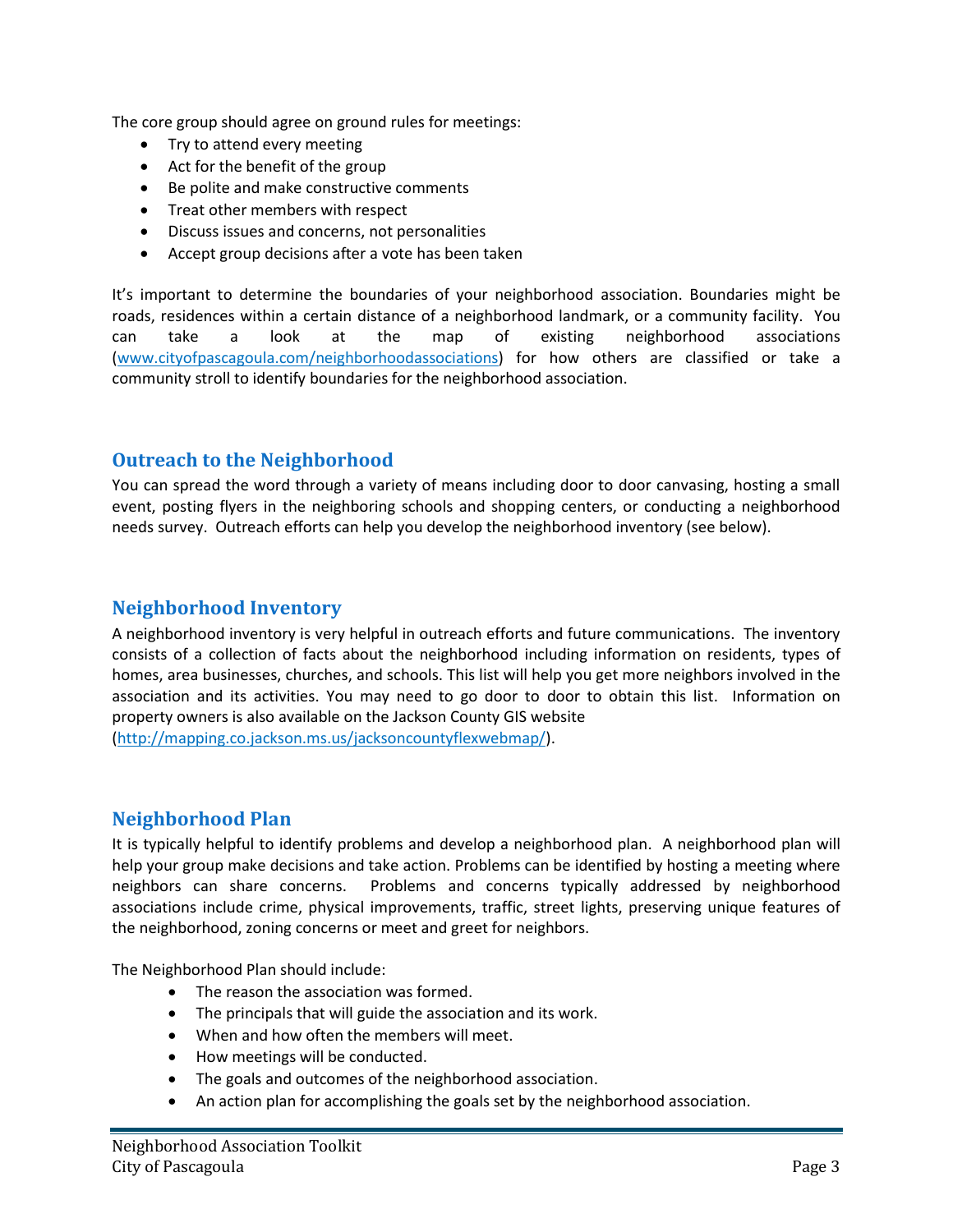The Plan will likely be revised shortly after the first few meetings of the neighborhood association.

Other Project Ideas:

- Neighborhood Clean-up
- Community Garden, tree planting, flower planting
- Back-to-school party and school supply drive
- Murals or neighborhood art project
- Neighborhood scrapbook video
- Crime watch program
- Block party or festival
- Neighborhood entrance signs
- Security lighting
- Tool lending libraries
- Touring program for youth
- Home tours
- <span id="page-4-0"></span> Neighborhood cook-out, picnic, or potluck
- National night out celebration
- Holiday celebration
- Neighborhood t-shirts, flags, signs, etc.
- Yard of the month award
- Neighborhood newsletter, website, directory email tree
- Paint up/fix up projects
- Paint swap
- Speakers on topics of interest to the neighborhood
- Representative to attend City Council, school board, and planting commission
- Philanthropic projects, such as "adopting" a family who needs help with Christmas dinner

### **Registering with the City**

Early in the process, you need to register your organization with the City of Pascagoula. By registering, your neighborhood association will be added to the City's Neighborhood Association website [\(www.cityofpascagoula.com/neighborhood-associations\)](http://www.cityofpascagoula.com/community-development) and your meetings and any events can be added to the City's Calendar of Events page. To register, complete the Neighborhood Association Registration Form found on the Department's website. Submission instructions can be found on the form.

#### <span id="page-4-1"></span>**Prepare for the General Meeting**

If you need help, the Community and Economic Development Department (630 Delmas Avenue, 938- 6639, [www.cityofpascagoula.com/community-development\)](http://www.cityofpascagoula.com/community-development) has information on running effective meetings, as well as committee forms, neighborhood surveys, and more.

Prior to the meeting, the Steering Committee needs to agree upon roles for the first meeting (facilitators, note takers, etc.). Plan to provide time for neighbors to get to know one another and create a meeting agenda. The agenda lists the order of business at the meeting, including committee reports.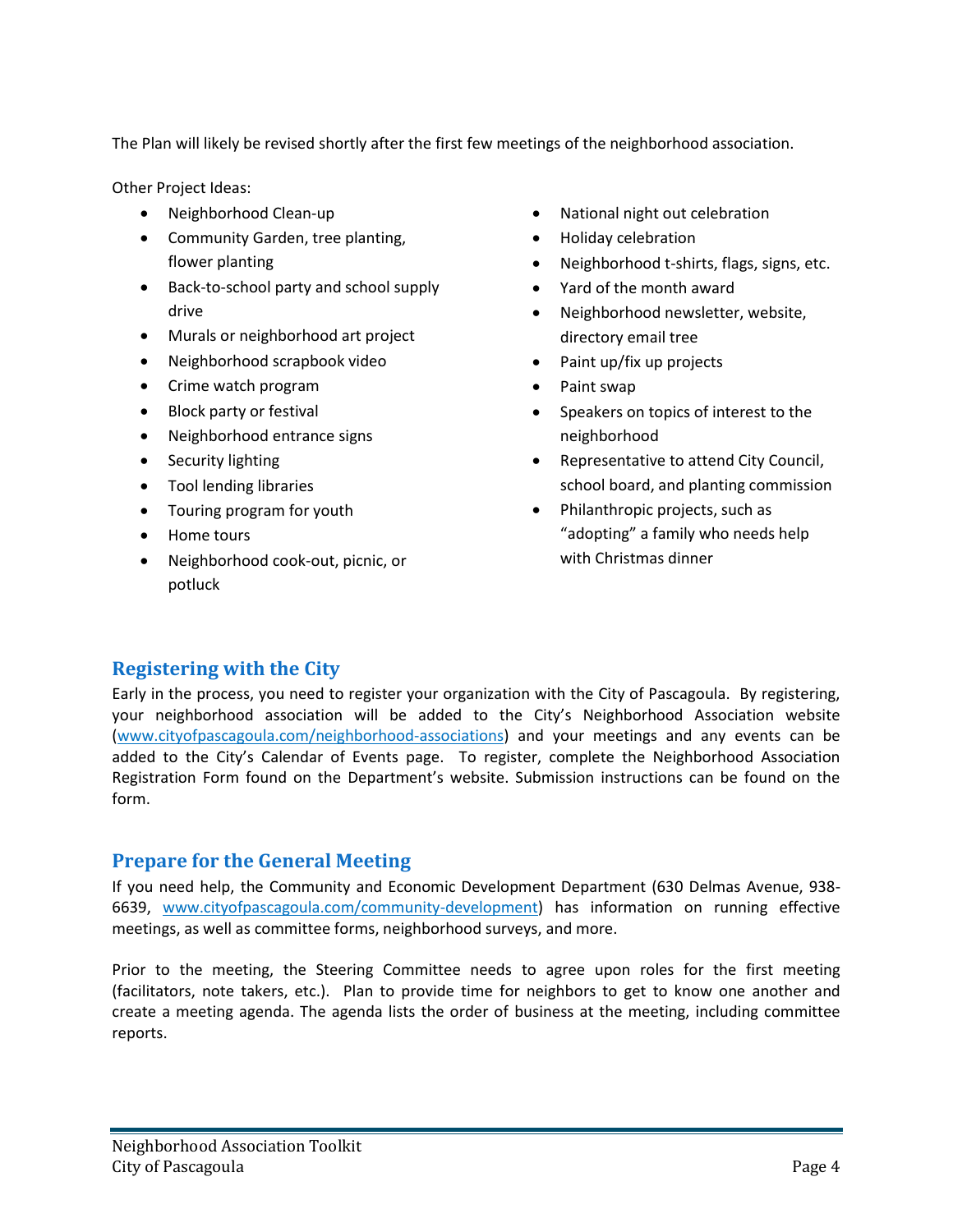Example of a typical agenda:

- A. Call to order
	- $\circ$  The President as designated by the neighborhood association will call the meeting to order. This person would also act as the meeting facilitator and offer opening remarks.
- B. Reminder of previous discussions
	- $\circ$  (For meetings after the first meeting) If minutes were kept from previous meeting, those minutes could be distributed for review or read aloud to the association. This could serve as a refresher of the topics at hand.
- C. Reports from committee members
	- $\circ$  A designated person from each committee should be prepared to report on the progress of the committee's goals and objectives. The individual should allow for discussion or feedback from the entire group. Make sure each reporting committee member keeps debate time to a minimum of 5-10minutes.
- D. Unfinished or new business
	- $\circ$  The President will ask for new ideas or topics and opens the floor for discussion limiting discussion to 5-10 minutes.
- E. Announcements
	- $\circ$  In most occasions this is an opportunity for non-profits, city departments, or other agencies involved in the neighborhood association to speak.
	- o The next meeting date, time, and location should be announced.
- F. Adjournment
	- o The President adjourns the meeting.

### <span id="page-5-0"></span>**Hold the First General Meeting**

Items that could be covered during the first general meeting:

- The Steering Committee can introduce the purpose and begin to establish the boundaries of the association.
	- $\circ$  It may take some time to determine where specific boundaries are. Neighborhood Associations can be registered with the City with estimated boundaries.
- As a group, discuss the vision of the Association.
- Establish and prioritize goals for the neighborhood.
- Select an Action Committee to address your first major issue/goal/project.
- Determine on future meeting dates.
- Bring useful information about the neighborhood like upcoming activities or events.
- Don't forget to provide opportunities for input from all attendees throughout each of the discussion topics.
- Invite neighbors to be part of the Steering Committee.
- Establish a means to contact attendees.
	- $\circ$  Sign in sheets with name, address, phone numbers, emails, and rent/own, etc. work well to establish a contact list.

People will be more likely to attend meetings if they are organized, brief, useful, and in a convenient location. Set the time, date, and location by consulting with the core group of members. Plan the meeting to last no longer than an hour. Pick a location that is centrally located and familiar to your neighbors, and then remind them of the time and date, by email, phone call, flier, or letter. Before the meeting begins, arrange the tables and chairs, have all handouts, and resource materials available at the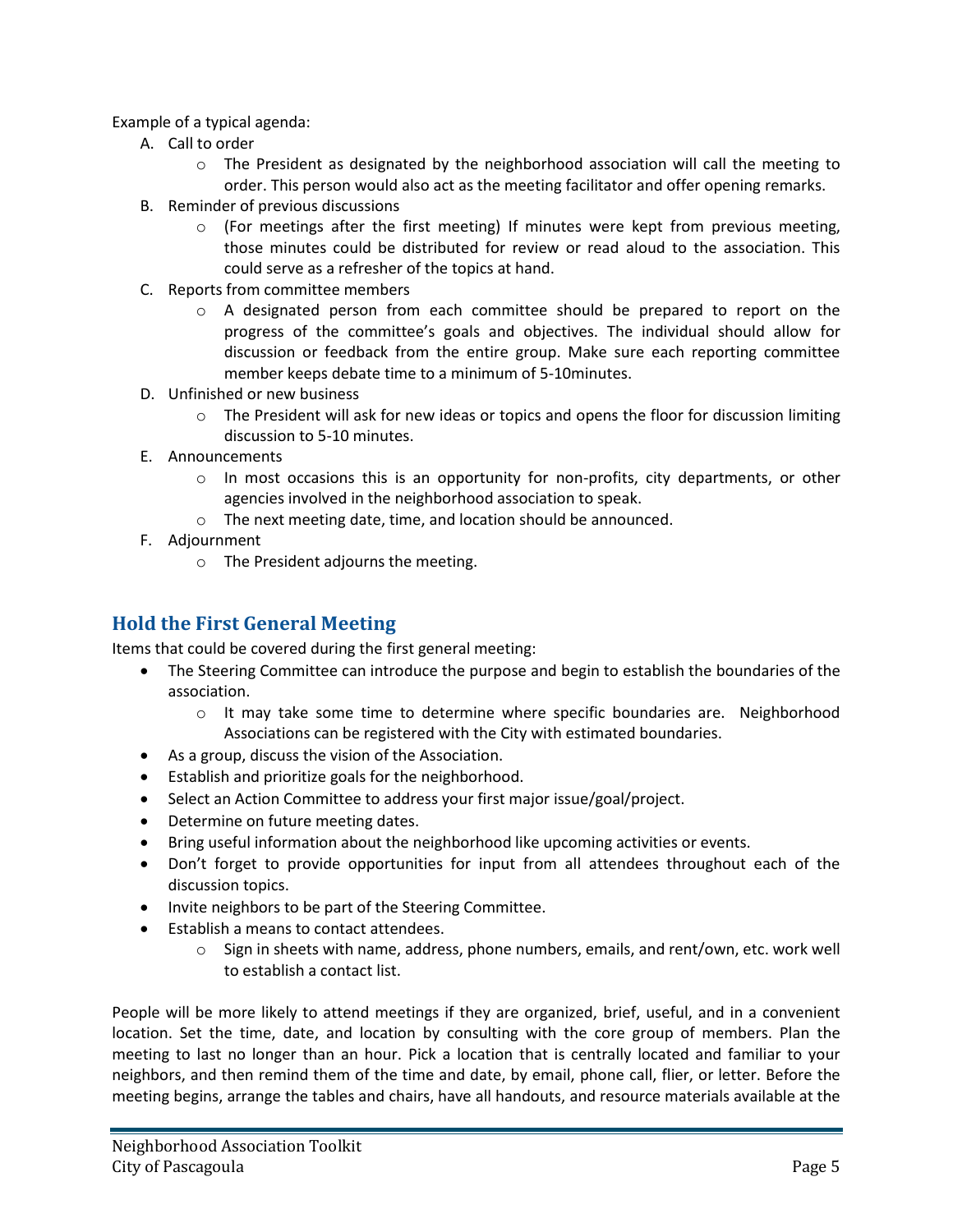entrance of the room. Don't forget a sign in sheet. A sign in sheet will allow you to keep all information up to date and keep new members involved.

#### <span id="page-6-0"></span>**Writing Bylaws**

Sometimes neighborhood associations develop bylaws describing how they will do business. Bylaws simply establish the rules governing a group. They serve as a constitution that established the legal requirements for the association. They also govern the way the association functions as well as the roles and responsibilities of its officers. They should be taken seriously because they are important to the maintenance of order and credibility in the organization.

Writing bylaws can be a tedious procedure for new organizations, but they are very important to the success of the organization. They help members clearly define and understand the purpose, procedures, and role of the neighborhood association. A sample set of bylaws can be found on the City's Neighborhood Associations website ([www.cityofpascagoula.com/neighborhood-associations\)](http://www.cityofpascagoula.com/community-development).

#### <span id="page-6-1"></span>**Establish Committees**

Some neighborhood associations work well when divided into committees. The core group should be responsible for determining what those committees are, how many are needed, and the goals of each.

| <b>Examples of Committees:</b>   | <b>Possible Duties:</b>                                              |
|----------------------------------|----------------------------------------------------------------------|
| <b>By-laws Committee</b>         | Determine how the association will conduct meetings and<br>vote      |
|                                  | Making decisions to resolve disagreements among<br>$\bullet$         |
|                                  | members about procedures                                             |
| <b>Crime Reduction Committee</b> | Works with Pascagoula PD to educate residents on crime<br>prevention |
|                                  |                                                                      |
|                                  | Helps organize block watch programs about procedures                 |
| <b>The Green Committee</b>       | Organizes neighborhood clean-ups                                     |
|                                  | Works with the MS Department of Environmental Quality<br>٠           |
|                                  | to address environmental violations                                  |
|                                  | Organizes tree plantings and beautification projects                 |

#### Example of Committee Action Plan:

| Problem:                        | <b>Rising Burglary Rate:</b>                                             |
|---------------------------------|--------------------------------------------------------------------------|
| <b>Committee</b>                | Crime Prevention                                                         |
| Goal                            | Reduce the number of burglaries and overall crime in the<br>neighborhood |
| <b>Resources and Strategies</b> | Resources:<br>Pascagoula PD                                              |
|                                 | Strategies:<br>Form a Block Watch Group for every block. Have them up    |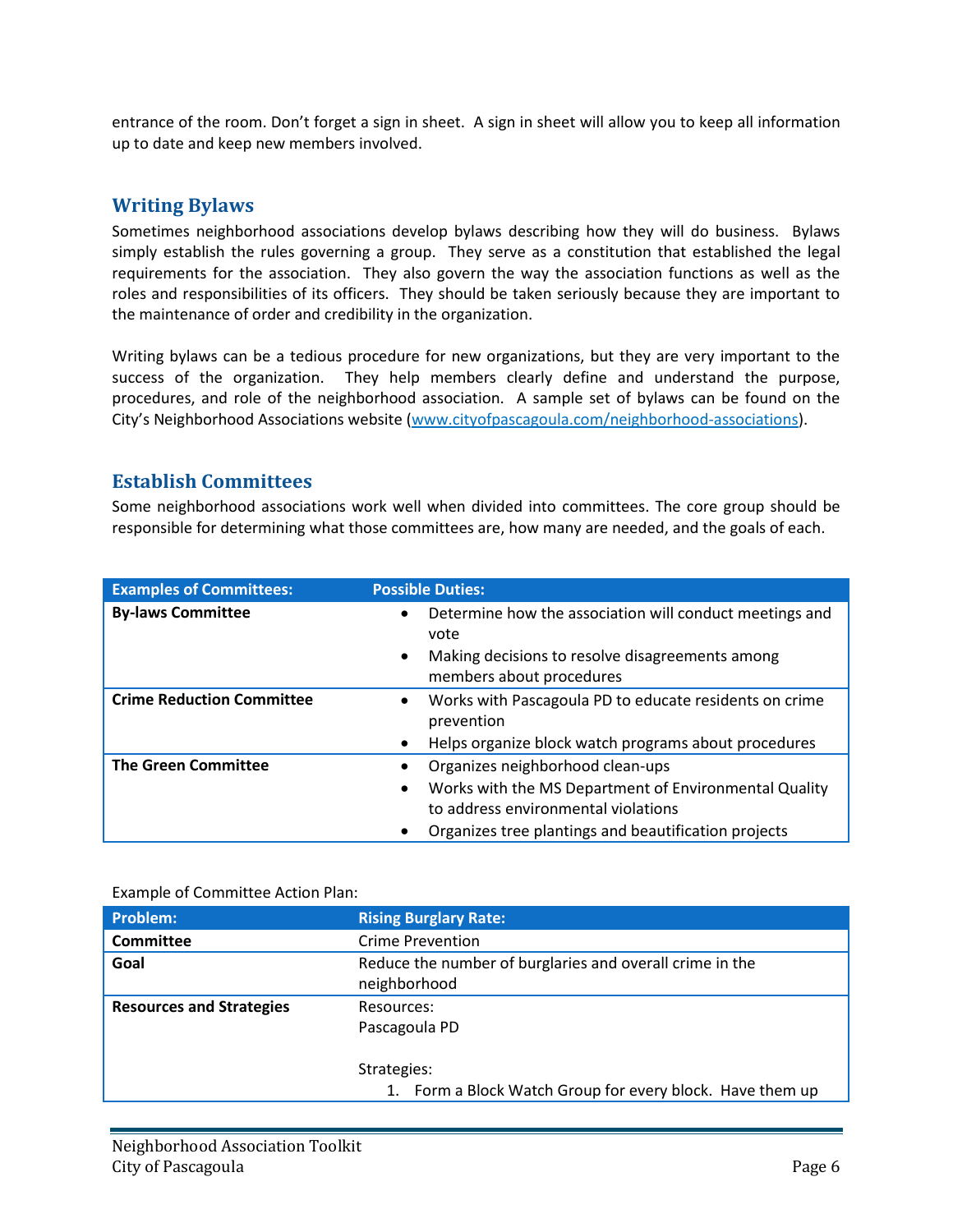and operating as soon as possible.

- 2. Have at least two residents from each block meet with the Pascagoula PD for proper training on block watch safety.
- 3. Identify quality of life issues facing the community which may have a direct impact on why crime has increased.

### <span id="page-7-0"></span>**Get Moving**

Following the initial meeting, the Steering Committee should begin planning for the next meeting's agenda and continue to work toward expanding the membership base. The Action Committee(s) should meet and begin working toward resolving their issue. Once effectively addressed, celebrate your victory with the neighborhood!

Don't forget to have fun! An effective association encourages neighbor participation by addressing relative issues, getting things done and making community involvement an engaging process.

# <span id="page-7-1"></span>**Publicity**

Communication is very important to the success of your association. Sharing information is a great way to build a sense of community in your neighborhood, get to new people to join your association and enlist support for your events.

Here are some ways to get the word out:

- Publish a quarterly or monthly neighborhood association newsletter. Collaborate with other neighborhood associations to share the cost and assist in design. Short, informative articles that are of interest to the entire neighborhood will keep neighbors up-to-date. Newsletters can be paid for through association dues or by advertising dollars and can be produced fairly inexpensively. A good newsletter might contain the following information:
	- o Notices of important meeting dates and group events.
	- o Information about city services
	- o Recent accomplishments of your group
	- o Notification of special events
	- o Recognition of volunteers
	- o Information about the schools in the neighborhood
- o Profiles of neighbors
- o Crime/safety information
- o Birth/death announcements
- o Graduation announcements
- o Anniversaries
- o A welcome to new neighbors
- o Articles of community interest
- o Advertising
- Announce your meetings and events in weekly area newspapers, in schools, churches, civic groups, and club newsletters.
- Distribute fliers door to door.
- Distribute a neighborhood survey and the results by mail, email, phone, or door to door.
- Ask local businesses to place fliers or posters in their businesses.
- Send letters or emails to all within the neighborhood boundary.
- Call (228) 938-6639 or visit the Community and Economic Development Department (630 Delmas Avenue) to have your meeting publicized on the City's Calendar of Events.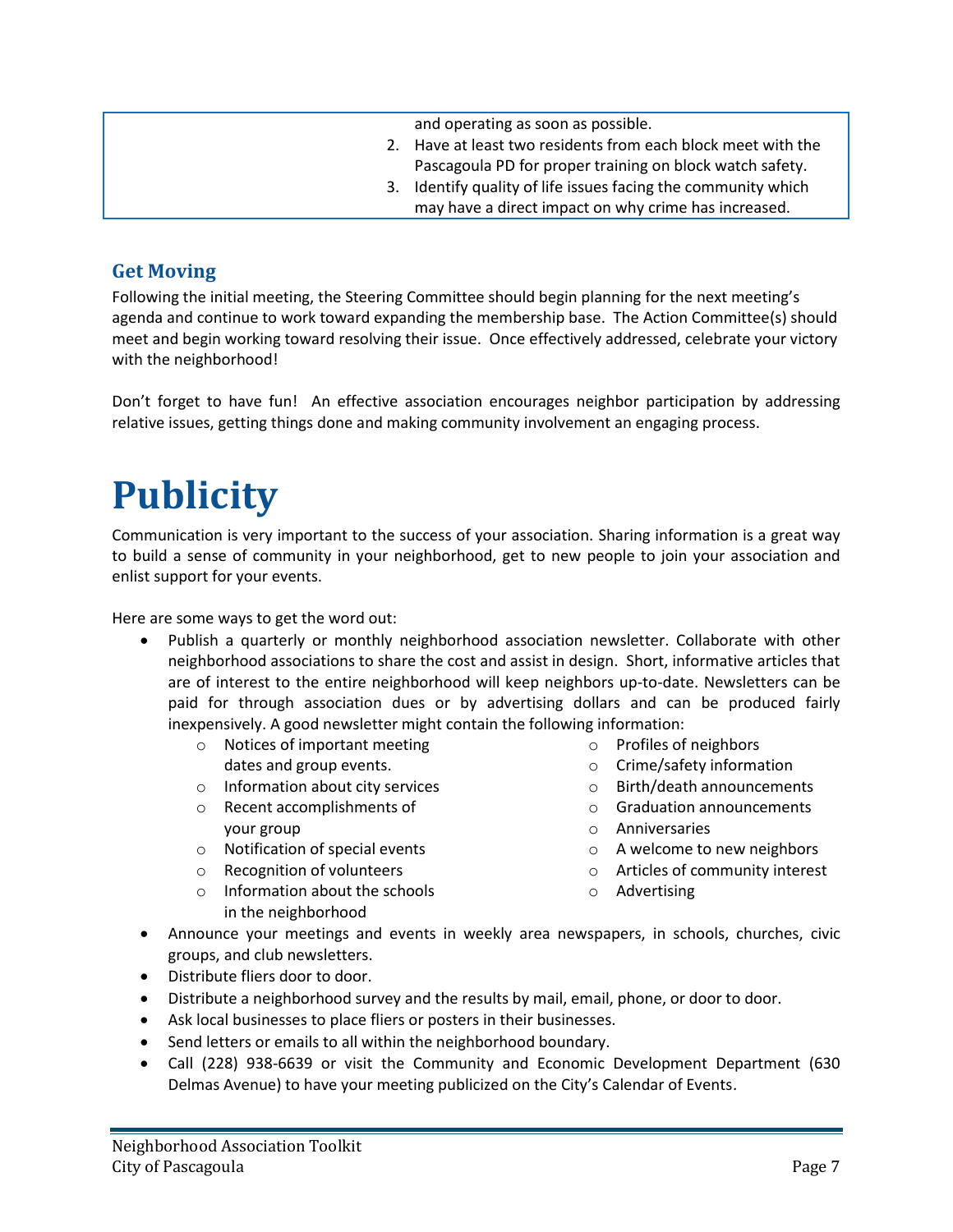# <span id="page-8-0"></span>**Leadership: Finding and Sustaining It**

Most likely, the Steering Committee's is part of the neighborhood leadership. Part of the Steering Committee's duty is to identify and develop additional neighborhood leaders. People in leadership positions are responsible for coordinating activities of a group, including activities designed to help the group achieve its goals and those to help members stay involved and feel good about working together.

It is important for leaders to involve all group members in the decision-making process and to be sure everyone is heard before the group votes on an action or makes a decision. The qualities of good leaders include flexibility, the desire to listen and consider the opinions of others, the ability to clearly state goals and expectations and willingness to acknowledge the contributions and achievements of other individuals. Part of being a leader is helping others to grow.

| <b>Developing Leaders:</b>                     | <b>Avoid Leader Burnout:</b>                      |
|------------------------------------------------|---------------------------------------------------|
| Search for more than one or two leaders within | Delegate responsibility; some leaders have better |
| the community                                  | strengths than others                             |
| Encourage people to switch tasks and discover  | Break-up big jobs into small parts and assign     |
| their strengths                                | different task                                    |
| Remind members to be open to change: bring in  | Encourage younger individuals to participate in   |
| new members with fresh ideas                   | leadership roles                                  |
| Encourage people to communicate in a positive  | Focus on the goals and achievements, not the      |
| and productive manner                          | conflict in personalities                         |

## <span id="page-8-1"></span>**Keeping Interest in the Association**

The biggest challenge for most neighborhood associations is to maintain interest and involvement. In general, members will participate if the following are present:

- Business and social events in which to participate
- Issues of importance to discuss
- Clean and visible accomplishments
- Organized, competent leaders
- Events to recognize participants

## <span id="page-8-2"></span>**When Members Disagree**

Neighborhood associations, like any group of people, can run into problems with personality conflicts, burnout, and leadership issues. When problems occur, encourage an open and respectful discussion among the members, make sure the discussion does not become a meeting of personal attacks, and try to guide the group toward the desired outcome.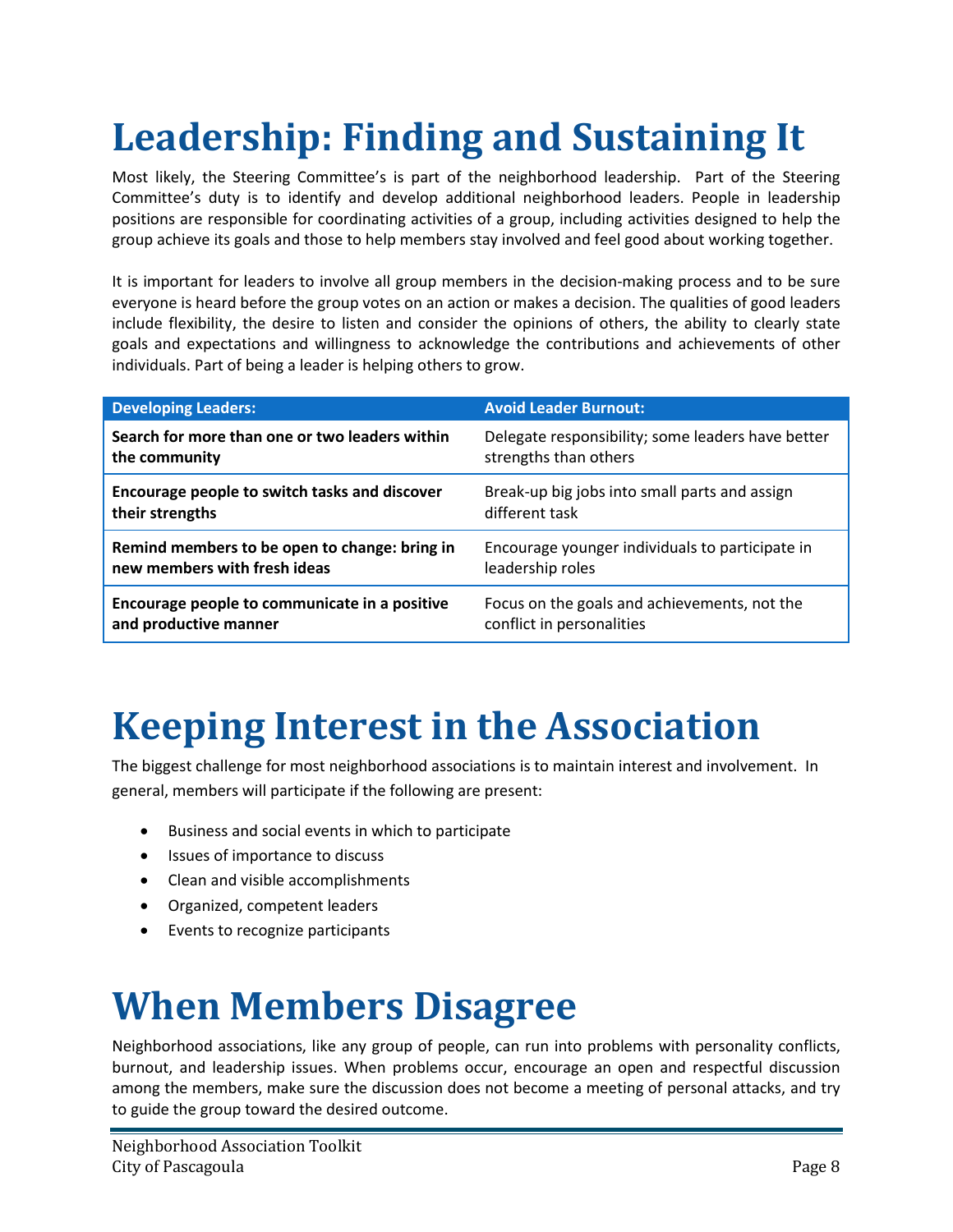Some people try to avoid dealing with conflict because it makes them uncomfortable, and some people try to approach conflict as if they were in a battle and are determined to win. It is best to resolve conflict immediately so it won't damage personal relationships or the association. Many disagreements can be resolved through negotiation. Disagreements among association members can be an opportunity for growth, change, and new understanding.

More Tips to Handling Conflict:

- Talk directly to one another face to face. Direct conversation is more effective than sending a letter or complaining to someone else.
- Choose the right time to talk. Find a neutral place where you can both talk undisturbed for as long as it takes. Approach the other person and ask for their time.
- Think about what you want to say ahead of time. State the problem, how it makes you feel, and offer a solution. Don't blame or interpret others' behaviors. Only speak for yourself and your feelings toward the issue, and do not assume others agree with your position.
- Do not place blame on anyone, do not personally attack anyone, only discuss the problem, and how that affects your feelings. If you offend or make anyone angry, they are less likely to be calm during the discussion.
- Listen to the comments, suggestions, and over all statements of the other person. Give them a chance to tell their side of the story fully, without interruption. Although you may agree with what is being said, show that you are listening by saying that you hear what they are saying and express gratitude for being able to have the conversation. Pay attention to your body language while the other is speaking. Although you may not say anything negative, your body language and facial expression may communicate how your feeling or what you are thinking for you.
- Negotiate a solution. Ask, "What can we do to improve the situation for both of us?", "What is the goal?", or "What steps can we take together to resolve our differences?"
- Check back with each other again in the near future. Ask the other person, "Is this working for you? Do you have additional suggestions?"

People who cannot resolve serious disagreements on their own may want help from a trained mediator. A mediator is a neutral person who will help neighbors in conflict create their own solution to the problem.

# <span id="page-9-0"></span>**How to Influence Decision Making**

### <span id="page-9-1"></span>**Action Checklist**

- Learn the decision-making process.
- Meet your elected officials as early as possible.
- Let your elected officials know about you.
- Concentrate and coordinate your efforts.
- Inform yourself--research the issue.
- Inform the members and the public of the issues.
- Attend City Council and Committee meetings.
- Assist your elected officials.